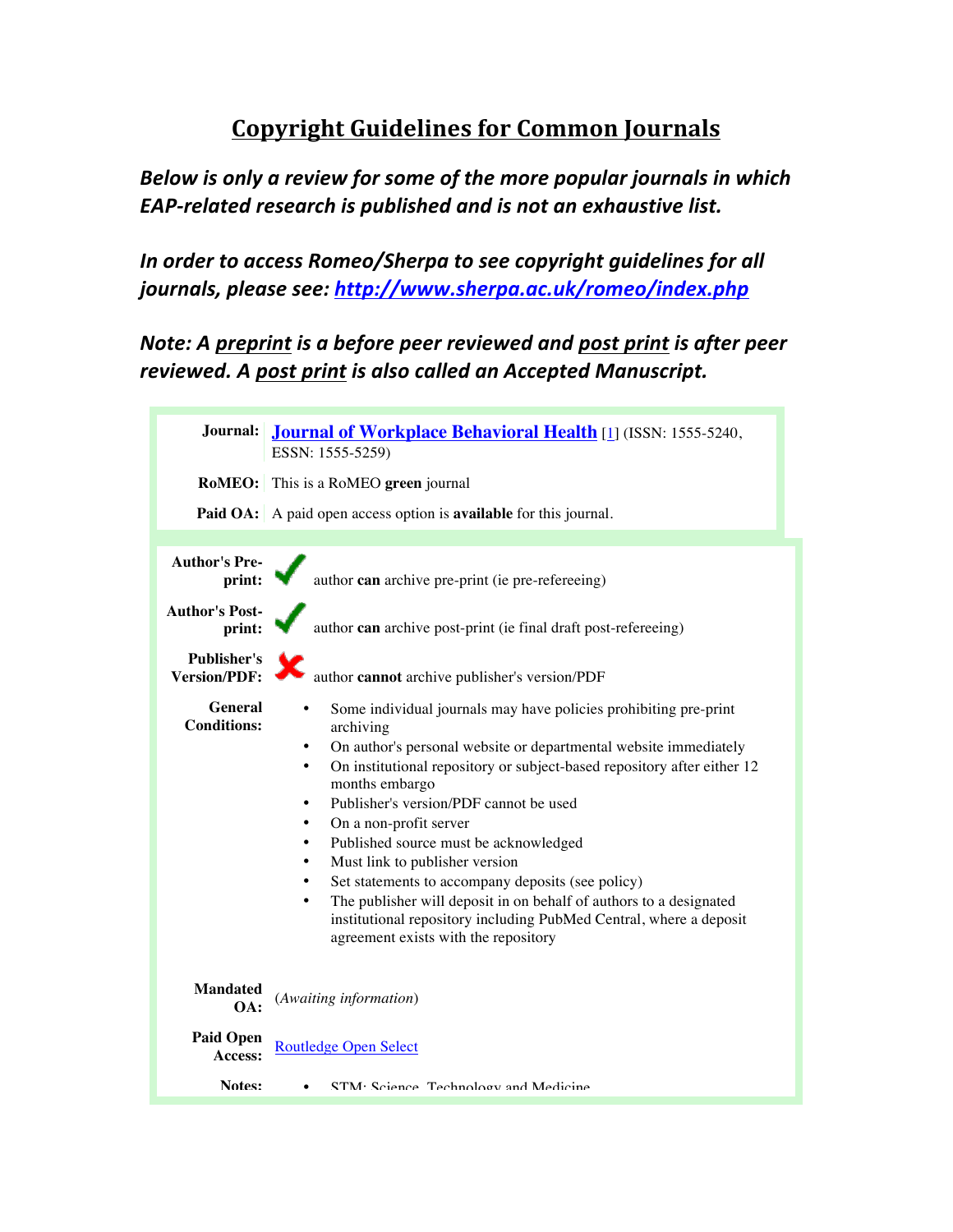|                                                                                   | Publisher last contacted on 25/03/2014<br>٠                                                                                                                                                                                                                                                                                                                                                                                                                                                                                                                                                                                                                                                                                                                                                                                                                                                                                                                                       |
|-----------------------------------------------------------------------------------|-----------------------------------------------------------------------------------------------------------------------------------------------------------------------------------------------------------------------------------------------------------------------------------------------------------------------------------------------------------------------------------------------------------------------------------------------------------------------------------------------------------------------------------------------------------------------------------------------------------------------------------------------------------------------------------------------------------------------------------------------------------------------------------------------------------------------------------------------------------------------------------------------------------------------------------------------------------------------------------|
| Copyright: Policy                                                                 |                                                                                                                                                                                                                                                                                                                                                                                                                                                                                                                                                                                                                                                                                                                                                                                                                                                                                                                                                                                   |
|                                                                                   | <b>Updated:</b> 26-Mar-2014 - Suggest an update for this record                                                                                                                                                                                                                                                                                                                                                                                                                                                                                                                                                                                                                                                                                                                                                                                                                                                                                                                   |
| Link to this<br>page:                                                             | http://www.sherpa.ac.uk/romeo/issn/1555-5240/                                                                                                                                                                                                                                                                                                                                                                                                                                                                                                                                                                                                                                                                                                                                                                                                                                                                                                                                     |
| <b>Published by:</b>                                                              | <b>Taylor &amp; Francis (Routledge): STM, Behavioural Science and Public</b><br><b>Health Titles - Green Policies in RoMEO</b>                                                                                                                                                                                                                                                                                                                                                                                                                                                                                                                                                                                                                                                                                                                                                                                                                                                    |
|                                                                                   |                                                                                                                                                                                                                                                                                                                                                                                                                                                                                                                                                                                                                                                                                                                                                                                                                                                                                                                                                                                   |
|                                                                                   | Journal: Journal of Addictions Nursing [1] (ISSN: 1088-4602, ESSN: 1548-7148)                                                                                                                                                                                                                                                                                                                                                                                                                                                                                                                                                                                                                                                                                                                                                                                                                                                                                                     |
|                                                                                   | RoMEO: This is a RoMEO yellow journal                                                                                                                                                                                                                                                                                                                                                                                                                                                                                                                                                                                                                                                                                                                                                                                                                                                                                                                                             |
|                                                                                   | Paid OA: A paid open access option is available for this journal.                                                                                                                                                                                                                                                                                                                                                                                                                                                                                                                                                                                                                                                                                                                                                                                                                                                                                                                 |
| <b>Author's Pre-</b><br>print:<br><b>Author's Post-</b><br>print:                 | Publisher: Lippincott, Williams & Wilkins, United States<br>author can archive pre-print (ie pre-refereeing)<br>subject to Restrictions below, author can archive post-print (ie final draft<br>post-refereeing)                                                                                                                                                                                                                                                                                                                                                                                                                                                                                                                                                                                                                                                                                                                                                                  |
| <b>Publisher's</b><br><b>Version/PDF:</b><br><b>General</b><br><b>Conditions:</b> | author cannot archive publisher's version/PDF<br>Some journals have separate policies, please check with each journal<br>directly<br>Pre-print must be removed upon acceptance for publication<br>Post-print may be deposited in personal website or institutional<br>$\bullet$<br>repository<br>Publisher's version/PDF cannot be used<br>$\bullet$<br>Must include statement that it is not the final published version<br>$\bullet$<br>Published source must be acknowledged with full citation<br>$\bullet$<br>Set statement to accompany deposit<br>$\bullet$<br>Must link to publisher version<br>$\bullet$<br>NIH authors will have their accepted manuscripts transmitted to PubMed<br>$\bullet$<br>Central on their behalf after a 12 months embargo (see policy for details)<br>Wellcome Trust and HHMI authors will have their accepted manuscripts<br>$\bullet$<br>transmitted to PubMed Central on their behalf after a 6 months embargo<br>(see policy for details) |
| <b>Restrictions:</b>                                                              | 12 months embargo                                                                                                                                                                                                                                                                                                                                                                                                                                                                                                                                                                                                                                                                                                                                                                                                                                                                                                                                                                 |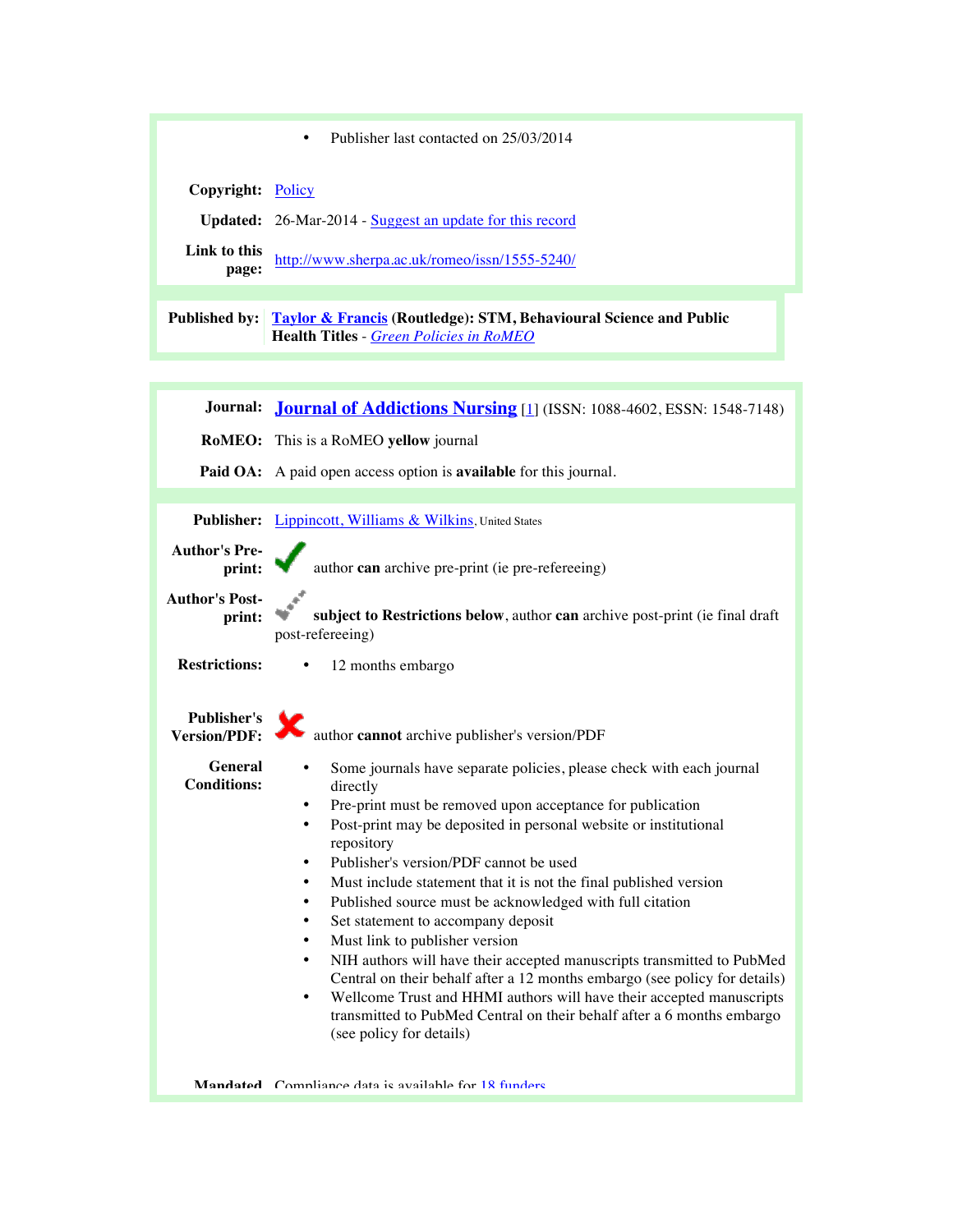| OA:                                                                                                                                             |                                                                                                                                                                                                                                                                                                                                                                                                                                                                                                                                                                                                                                                                                                                                                                                           |
|-------------------------------------------------------------------------------------------------------------------------------------------------|-------------------------------------------------------------------------------------------------------------------------------------------------------------------------------------------------------------------------------------------------------------------------------------------------------------------------------------------------------------------------------------------------------------------------------------------------------------------------------------------------------------------------------------------------------------------------------------------------------------------------------------------------------------------------------------------------------------------------------------------------------------------------------------------|
| <b>Paid Open</b><br>Access:                                                                                                                     | hybrid open access option                                                                                                                                                                                                                                                                                                                                                                                                                                                                                                                                                                                                                                                                                                                                                                 |
| Notes:                                                                                                                                          | Publisher last reviewed on 19/03/2015                                                                                                                                                                                                                                                                                                                                                                                                                                                                                                                                                                                                                                                                                                                                                     |
|                                                                                                                                                 | Copyright: example of policy (pdf) - NIH Public Access Policy                                                                                                                                                                                                                                                                                                                                                                                                                                                                                                                                                                                                                                                                                                                             |
|                                                                                                                                                 | <b>RoMEO:</b> This is a RoMEO yellow publisher                                                                                                                                                                                                                                                                                                                                                                                                                                                                                                                                                                                                                                                                                                                                            |
|                                                                                                                                                 | <b>Updated:</b> 23-Oct-2013 - Suggest an update for this record                                                                                                                                                                                                                                                                                                                                                                                                                                                                                                                                                                                                                                                                                                                           |
| Link to this<br>page:                                                                                                                           | http://www.sherpa.ac.uk/romeo/issn/1088-4602/                                                                                                                                                                                                                                                                                                                                                                                                                                                                                                                                                                                                                                                                                                                                             |
| Journal:                                                                                                                                        | <b>Journal of Occupational and Environmental Hygiene [1] (ISSN:</b><br>1545-9624, ESSN: 1545-9632)                                                                                                                                                                                                                                                                                                                                                                                                                                                                                                                                                                                                                                                                                        |
|                                                                                                                                                 | <b>RoMEO:</b> This is a RoMEO green journal                                                                                                                                                                                                                                                                                                                                                                                                                                                                                                                                                                                                                                                                                                                                               |
|                                                                                                                                                 | <b>Paid OA:</b> A paid open access option is <b>available</b> for this journal.                                                                                                                                                                                                                                                                                                                                                                                                                                                                                                                                                                                                                                                                                                           |
| <b>Author's Pre-</b><br>print:<br><b>Author's Post-</b><br>print:<br>Publisher's<br><b>Version/PDF:</b><br><b>General</b><br><b>Conditions:</b> | author can archive pre-print (ie pre-refereeing)<br>author can archive post-print (ie final draft post-refereeing)<br>author cannot archive publisher's version/PDF<br>Some individual journals may have policies prohibiting pre-print<br>archiving<br>On author's personal website or departmental website immediately<br>٠<br>On institutional repository or subject-based repository after either 12<br>months embargo<br>٠<br>Publisher's version/PDF cannot be used<br>On a non-profit server<br>Published source must be acknowledged<br>Must link to publisher version<br>٠<br>Set statements to accompany deposits (see policy)<br>٠<br>The publisher will deposit in on behalf of authors to a designated<br>institutional repository including PubMed Central, where a deposit |
| <b>Mandated</b><br>OA:<br><b>Paid Open</b><br>Access:<br>Notes:                                                                                 | agreement exists with the repository<br>Compliance data is available for 37 funders<br>Taylor & Francis Open Select - 500 journals<br>$STM:$ Science Technology and Medicine                                                                                                                                                                                                                                                                                                                                                                                                                                                                                                                                                                                                              |
|                                                                                                                                                 |                                                                                                                                                                                                                                                                                                                                                                                                                                                                                                                                                                                                                                                                                                                                                                                           |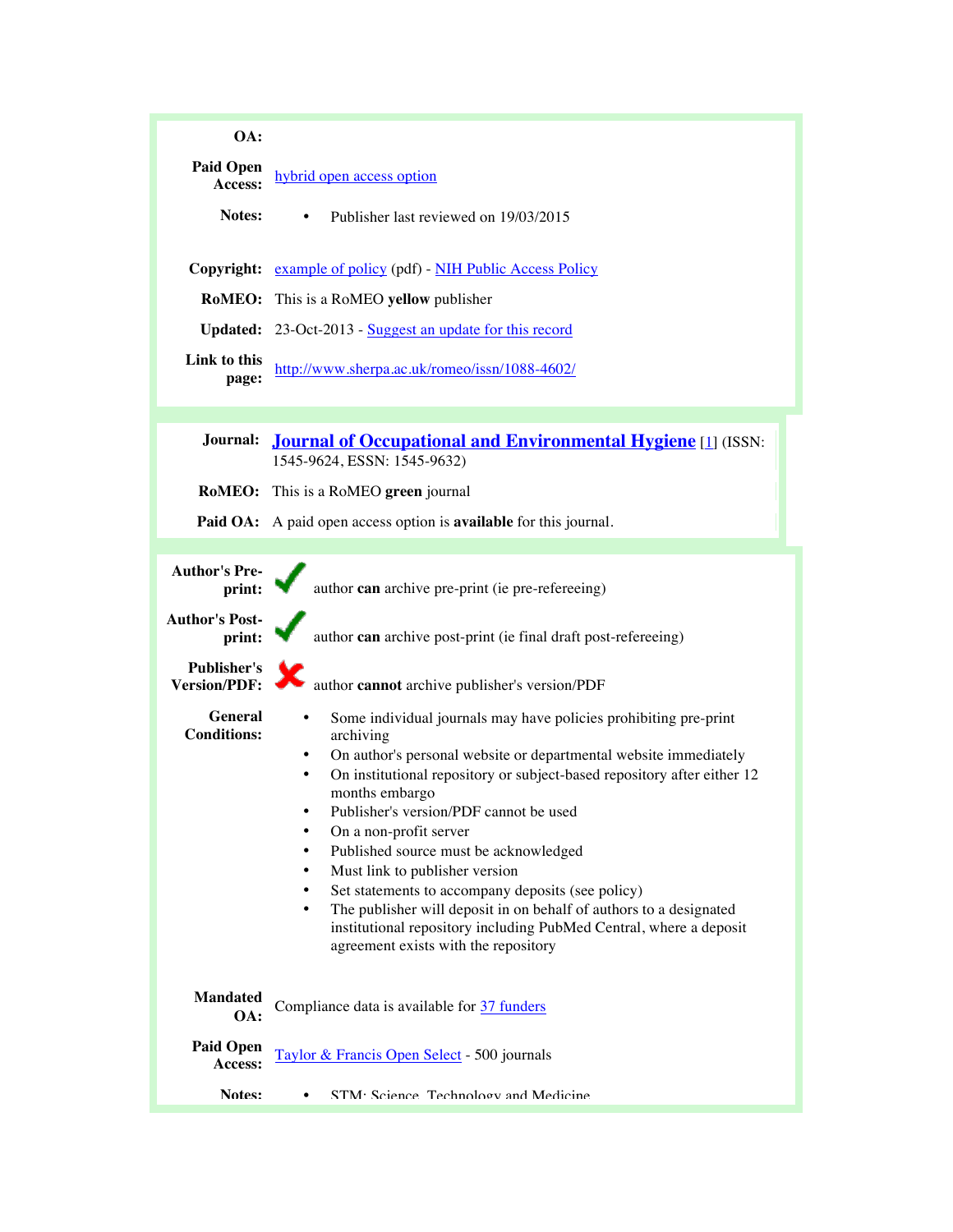|                       | Publisher last contacted on 25/03/2014<br>٠                                                                                                                                 |
|-----------------------|-----------------------------------------------------------------------------------------------------------------------------------------------------------------------------|
| Copyright: Policy     |                                                                                                                                                                             |
|                       | <b>Updated:</b> 26-Mar-2014 - Suggest an update for this record                                                                                                             |
| Link to this<br>page: | http://www.sherpa.ac.uk/romeo/issn/1545-9624/                                                                                                                               |
|                       |                                                                                                                                                                             |
| <b>Published by:</b>  | <b>Taylor &amp; Francis: STM, Behavioural Science and Public Health Titles</b><br>[Commercial Publisher] - Green Policies in RoMEO                                          |
|                       | For: 1. American Conference of Industrial Hygienists (ACGIH) [Client]<br>Organisation - Suggest to RoMEO                                                                    |
|                       | <b>2. American Industrial Hygiene Association (AIHA)</b> [Client Organisation] -<br><b>Suggest to RoMEO</b>                                                                 |
|                       | 3. American Conference of Governmental Industrial Hygienists (ACGIH)<br>[Client Organisation] - Suggest to RoMEO                                                            |
|                       | <b>Guidance:</b> Please see the list of <b>Publisher Categories in RoMEO</b> for guidance on<br>interpreting the priority of multiple publishers.                           |
|                       |                                                                                                                                                                             |
| <b>Footnotes:</b>     | Alternative Journal URLs:<br>$1 \quad$<br>(a) $\frac{http://www.tandf.co.uk/journals/titles/15459624.asp,$<br>(b) http://www.informaworld.com/smpp/title~content=t713657996 |

|                                 | Journal: Journal of Occupational and Environmental Medicine (ISSN:<br>1076-2752, ESSN: 1536-5948) |
|---------------------------------|---------------------------------------------------------------------------------------------------|
|                                 | <b>RoMEO:</b> This is a RoMEO <b>yellow</b> journal                                               |
|                                 | <b>Paid OA:</b> A paid open access option is <b>available</b> for this journal.                   |
|                                 |                                                                                                   |
|                                 | Author's Preprint:<br>with author can archive pre-print (ie pre-refereeing)                       |
| <b>Author's Post-</b><br>print: | subject to Restrictions below, author can archive post-print (ie final draft<br>post-refereeing)  |
|                                 | <b>Restrictions:</b> • 12 months embargo                                                          |
|                                 | Publisher's Version/PDF: version/PDF:                                                             |
| General<br><b>Conditions:</b>   | Some journals have separate policies, please check with each journal<br>$\bullet$<br>directly     |